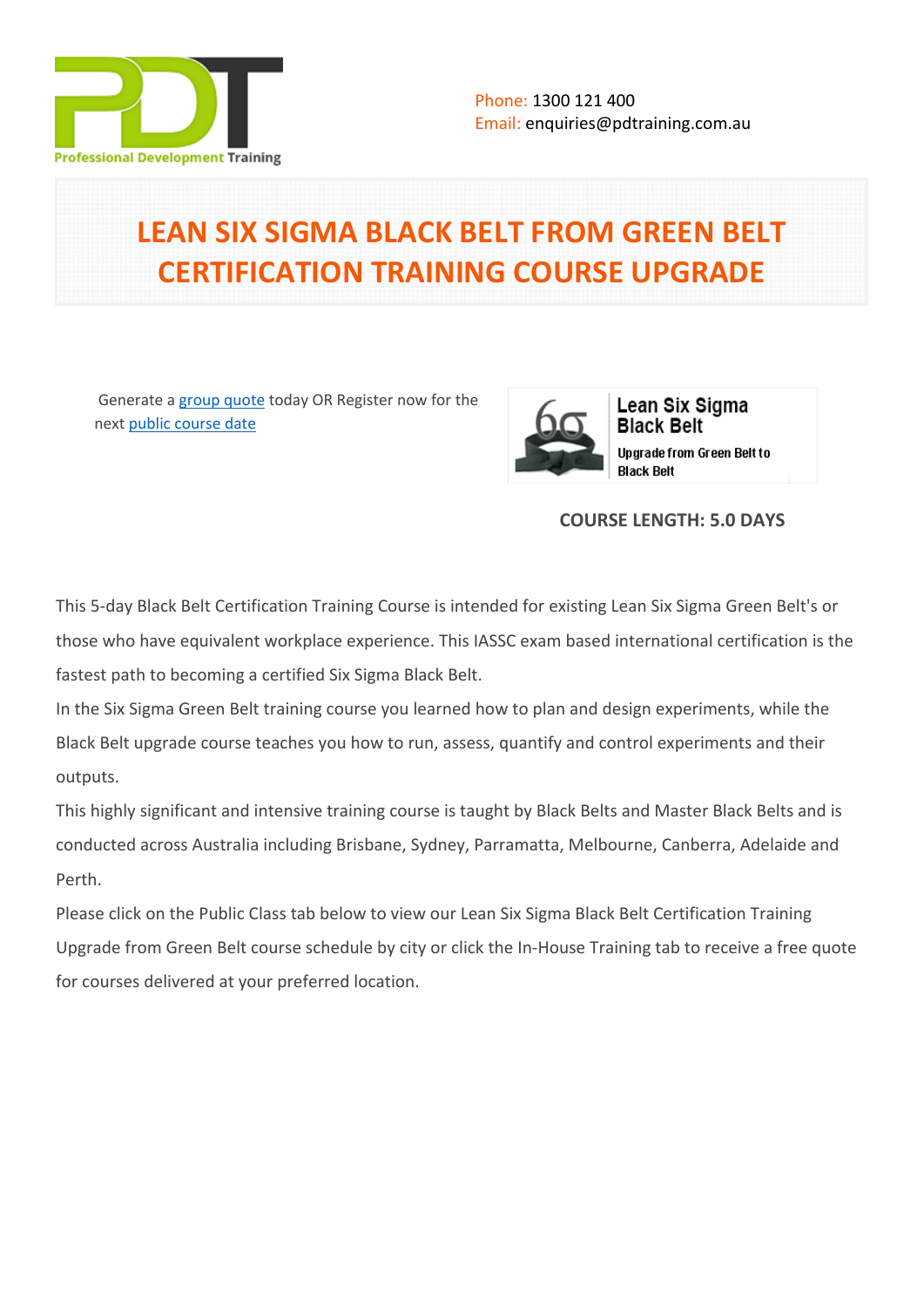## **LEAN SIX SIGMA BLACK BELT FROM GREEN BELT CERTIFICATION TRAINING COURSE UPGRADE COURSE OUTLINE**

#### **FOREWORD**

The PD Training training materials are much more than simple "tools training". This curriculum is formatted in such a way that the problem solving strategy is demonstrated throughout the course. By utilising various Statistical and Business Improvement tools, you will be able to clearly see and communicate the flow and process of the methodology in order to instill both the tactical and strategic aspects of the LSS Black Belt skill set.

The implementation roadmaps within each phase provide a clear line-of-sight for putting into practice the problem solving technology. Various group exercises, utilising training aids, pre-formatted data sets and templates, facilitate interactive group learning within the course.

These training materials are the industry standard used by thousands of industry trainers, coaches and mentors to train Lean Six Sigma Black Belts around the world.

#### **OUTCOMES**

#### **During this course, you will develop:**

- Understanding and implementation of the concepts of Six Sigma
- Ability to plan projects to achieve maximum process efficiency
- Capability to recognise elements of waste and countering them
- Skill to measure key aspects of a process to collect relevant data
- Ability to create a process map
- Ability to identify and measure process capability
- Ability to analysis data accurately to find cause-and-effect relationship and identify the root cause of errors
- Hypothesis testing knowledge
- Ability to improve processes based on analysis
- Understanding of how to use various industry models for process improvement
- Ability to control processes
- Ability to ensure errors are removed before they can damage a process
- Understanding of capability analysis
- Understanding and use of lean
- Skill to control processes, productivity and waste

**Pre-Requsite:** [Lean Six Sigma Green Belt \(](https://pdtraining.com.au/courses/lean-six-sigma-green-belt-training-course)or equivalent workplace experience)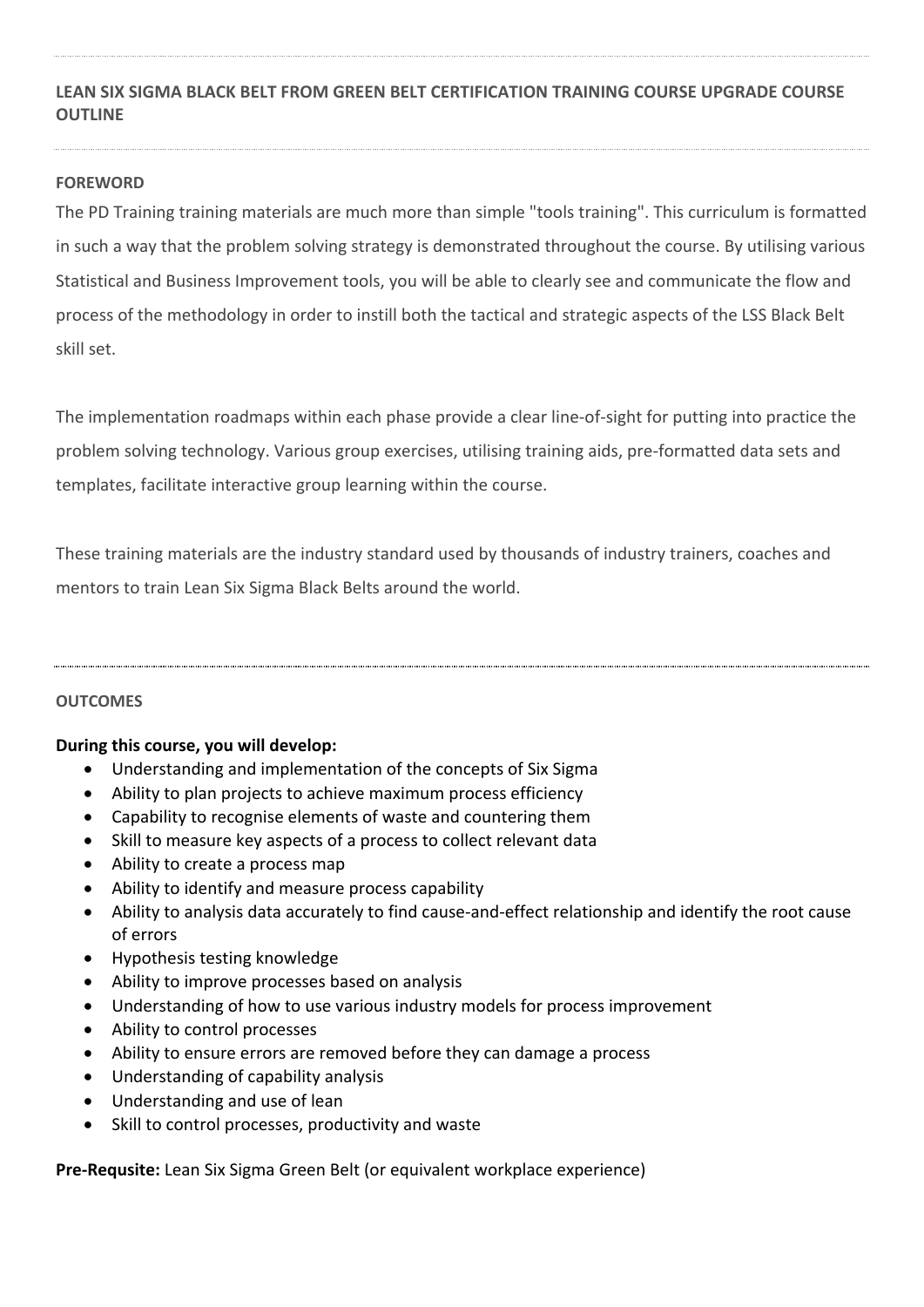#### **MODULES**

## **Lesson 1: Quick Review/Refresher (Define Phase) Lesson 2: Quick Review/Refresher (Measure**

#### **Lesson 3: "X" Sifting (Analyse Phase Module 1)**

LSS Black Belt Analyse Phase - The Analyse Phase of the DMAIC methodology is constructed to introduce important Six Sigma tools for isolating critical factors.

- Perform a Multi-Vari Analysis
- Interpret and a Multi-Vari Graph
- Identify when a Multi-Vari Analysis is applicable
- Interpret what Skewed data looks like
- Explain how data distributions become Non-normal when they are really Normal

#### **Lesson 5: Intro to Hypothesis Testing (Analyse Phase Module 3)**

- Articulate the purpose of Hypothesis Testing
- Explain the concepts of the Central Tendency
- Be familiar with the types of Hypothesis Tests

#### **Lesson 7: Hypothesis Testing Normal Data Part 2 (Analyse Phase Module 5)**

- Be able to conduct Hypothesis Testing of Variances
- Understand how to Analyse Hypothesis Testing Results

#### **Lesson 9: Hypothesis Testing Non-Normal Data Part 2 (Analyse Phase Module 7)**

- Calculate and explain test for proportions
- Calculate and explain contingency tests

## **Lesson 11: Process Modeling Regression (Improve Phase Module 1)**

LSS Black Belt Improve Phase - The Improve Phase of the DMAIC methodology is constructed to introduce important Lean Six Sigma tools for properly controlling solutions.

## **Phase)**

#### **Lesson 4: Inferential Statistics (Analyse Phase Module 2)**

- Explain the meaning of the term "Inferential Statistics".
- Describe the basic tenets of the Central Limit Theorem.
- Describe the impact of sample size on your estimates of population parameters.
- Explain Standard Error

#### **Lesson 6: Hypothesis Testing Normal Data Part 1 (Analyse Phase Module 4)**

- Determine appropriate sample sizes for testing Means
- Conduct various Hypothesis Tests for Means
- Properly Analyse Results

#### **Lesson 8: Hypothesis Testing Non-Normal Data Part 1 (Analyse Phase Module 6)**

- Conduct Hypothesis Testing for equal variance
- Conduct Hypothesis Testing for Medians
- Analyse and interpret the results

#### **Lesson 10: Wrap Up & Action Items (Analyse Phase)**

#### **Lesson 12: Advanced Process Modeling (Improve Phase Module 2)**

- Perform Non-Linear Regression Analysis
- Perform Multiple Linear Regression Analysis
- Determine the reason for experimenting
- Describe the difference between a physical model and a DOE model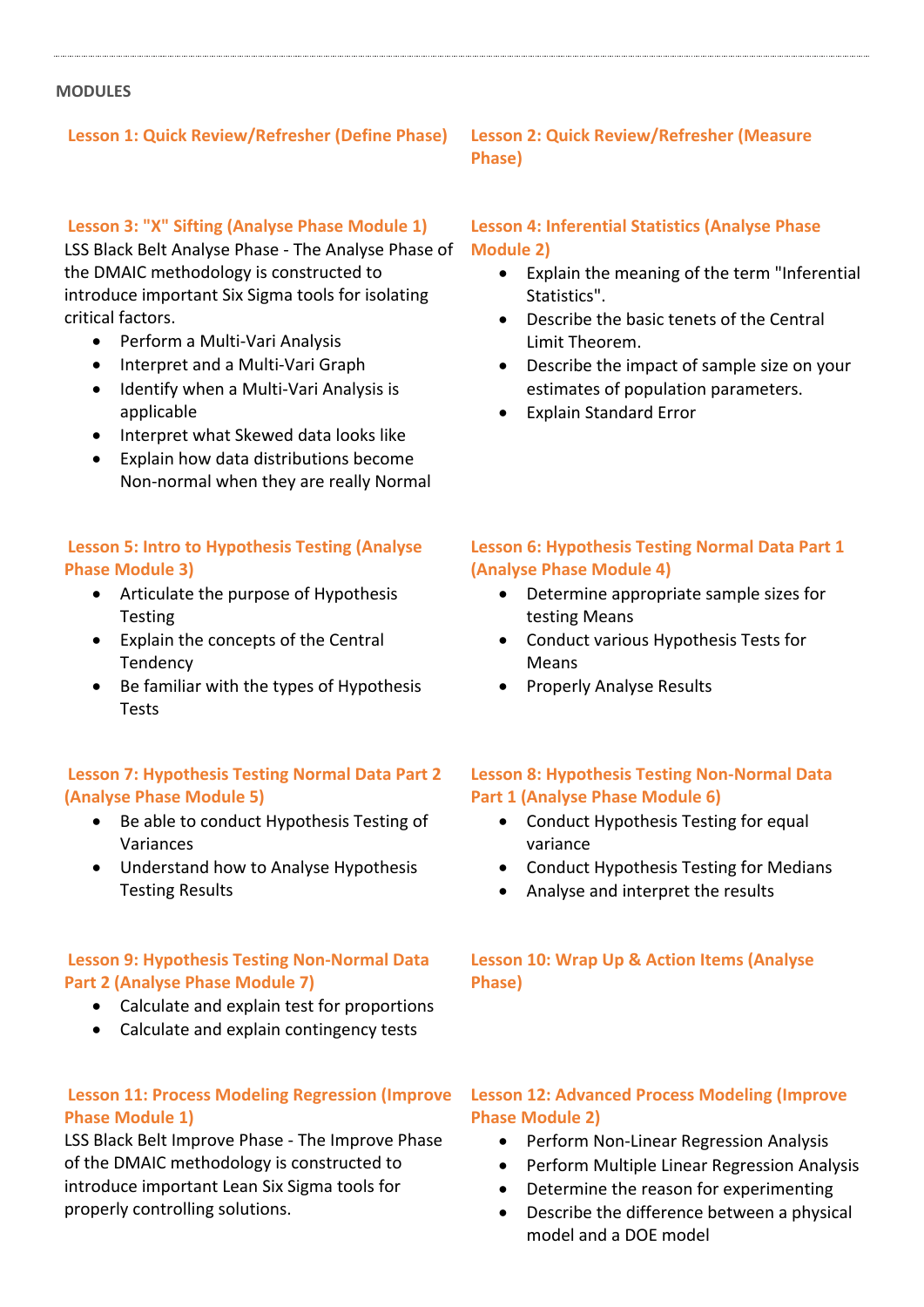- Perform the steps in a Correlation and a Regression Analysis
- Explain when Correlation and Regression is appropriate

## **Lesson 13: Experimental Methods (Improve Phase Lesson 14: Full Factorial Experiments (Improve Module 3)**

● Be able to Design, Conduct and Analyse an Experiment

## Explain an OFAT experiment and its primary weakness

- Shown Main Effects Plots and interactions, determine which effects and interactions may be significant
- Create a Full Factorial Design

# **Phase Module 4)**

- Understand how to Create Balanced & Orthogonal Designs
- Explain how Fit & Diagnose & Center Points factors into an experiment

## **Lesson 15: Fractional Factorial Experiments (Improve Phase Module 5)**

- Explain why & how to use a Fractional Factorial Design
- Create a proper Fractional Factorial Design
- Analyse a proper model with aliased interactions

## **Lesson 17: Advanced Experiments (Control Phase Module 1)**

LSS Black Belt Control Phase - The Control Phase of the DMAIC methodology is constructed to introduce important Lean Six Sigma tools for properly controlling solutions.

 Use the results of a DOE to determine how to further optimise a process using the steepest ascent/descent method

## **Lesson 16: Wrap Up & Action Items (Improve Phase)**

## **Lesson 18: Capability Analysis (Control Phase Module 2)**

- Understand the importance of Capability Analysis as it is applied in the Control Phase
- Select the appropriate method for Capability Analysis based on the type of data distribution of your process
- Interpret the output of MINITABTM's Capability functions
- Understand how the use for Capability Analysis may alter through the DMAIC phases

#### **Lesson 19: Lean Controls (Control Phase Module 3)**

- Describe Lean tools
- Understand how these tools can help with project sustainability
- Understand how the Lean tools depends on each other
- Understand how tools must document the defect prevention created in the Control Phase

## **Lesson 20: Defect Controls (Control Phase Module**

- **4)**
- Describe some methods of defect prevention
- Understand how these techniques can help with project sustainability
- Including reducing those outliers as seen in the Advanced Process Capability section
- If the vital X was identified, prevent the cause of defective Y